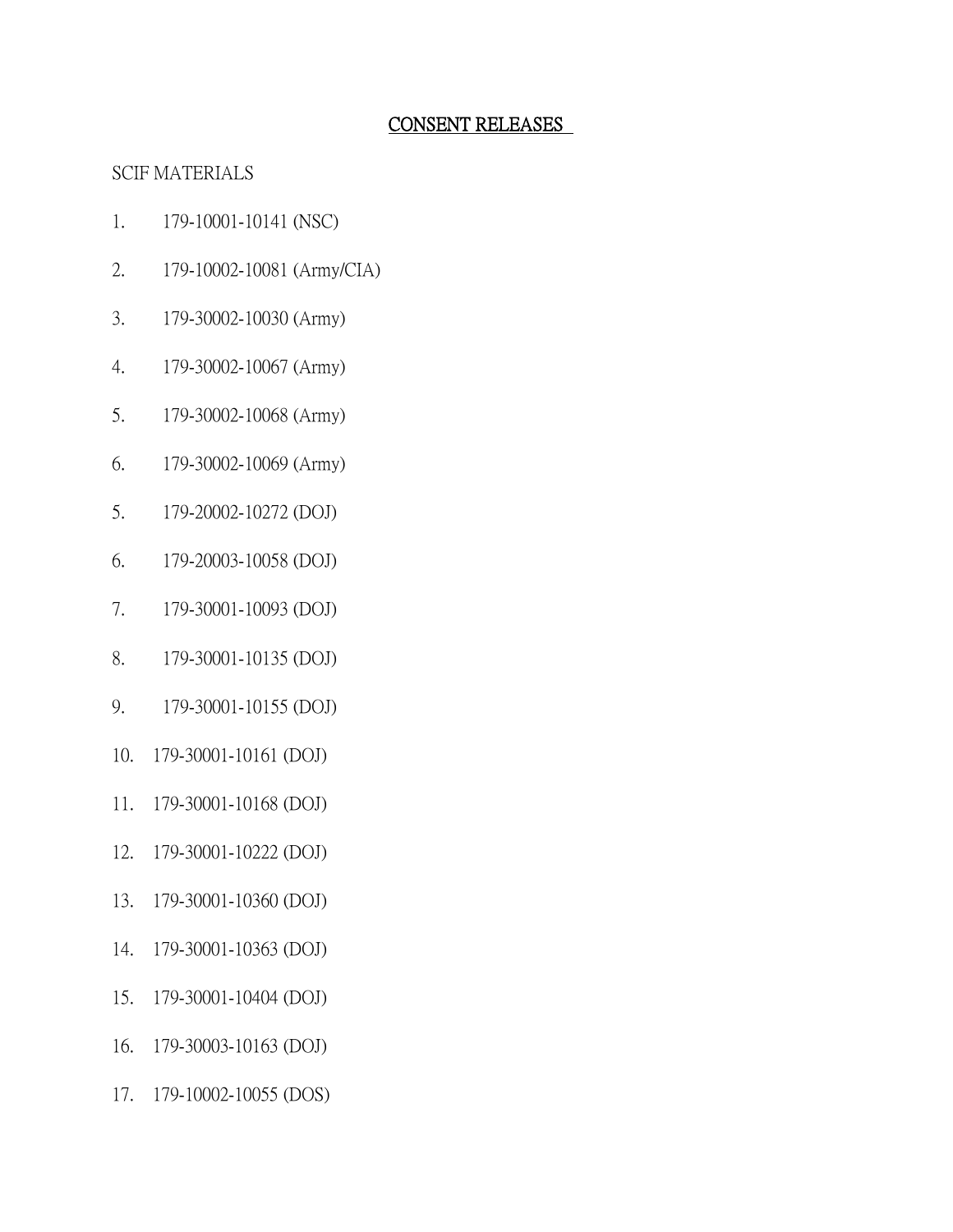- 18. 179-20003-10138 (DOS)
- 19. 179-40007-10260 (DOS)
- 20. 179-40009-10015 (DOS)
- 21. 179-20003-10018 (FBI)
- 22. 179-20004-10208 (FAA)
- 23. 179-40001-10077 (NSA)
- 24. 179-30001-10250 (NARA)
- 24. 179-40001-10133 (NSA)
- 25. 179-30001-10109 (Post Office )
- 26. 179-20001-10123 (DOD)
- 27. 179-20001-10124 (DOD)
- 28. 179-20001-10125 (DOD)
- 29. 179-20001-10126 (DOD)
- 30. 179-20001-10132 (DOD)
- 31. 179-20001-10133 (DOD)
- 32. 179-20001-10136 (DOD)
- 33. 179-20001-10137 (DOD)
- 34. 179-20001-10174 (DOD)
- 35. 179-30001-10158 (USIA)
- 36. 179-30001-10162 (USIA)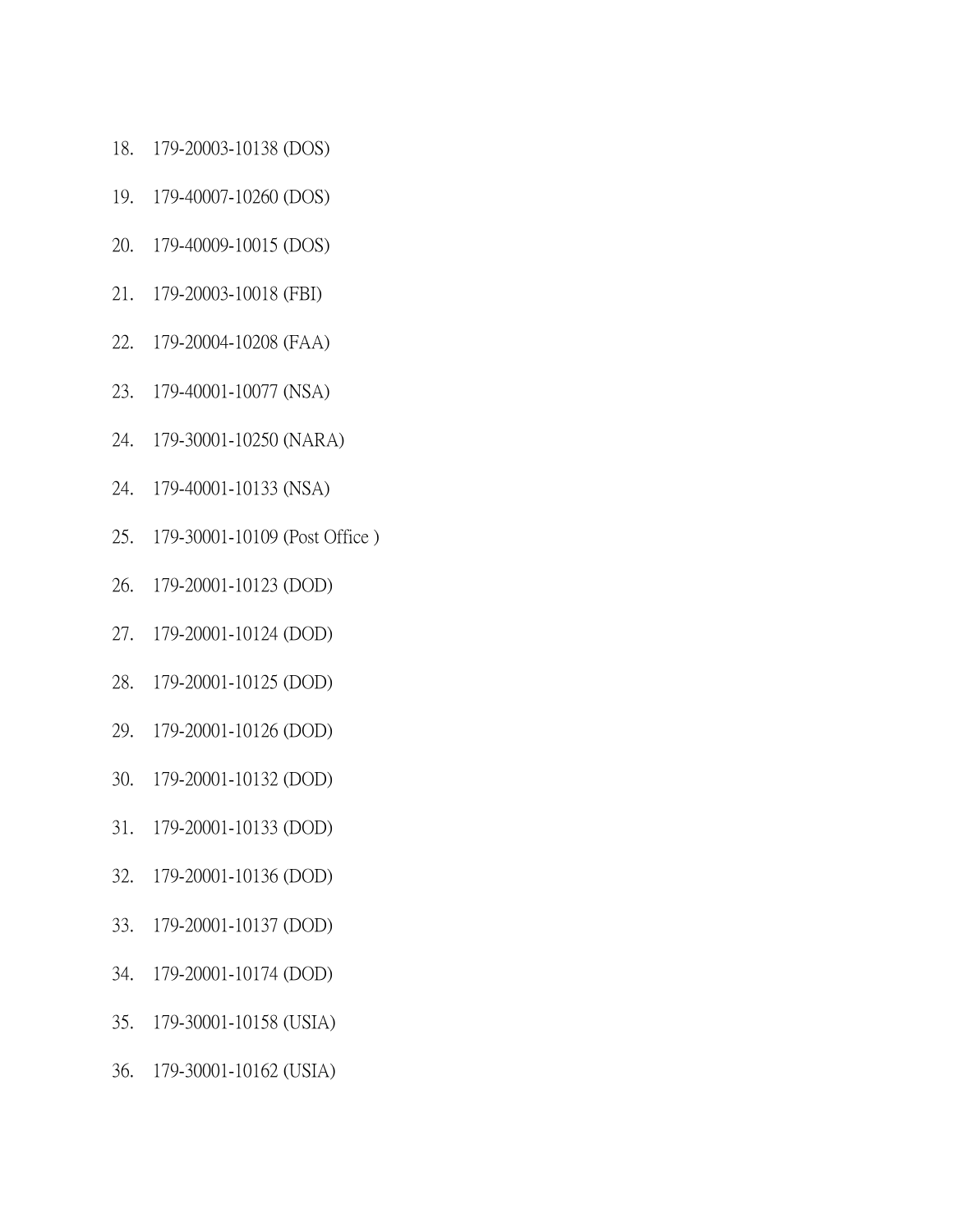- 37. 179-30001-10421 (USIA)
- 38. 179-40002-10182 (State of Louisiana)
- 39. 179-20001-10342 (CIA)
- 39a. 179-30001-10070 (CIA OSD)
- 40. 179-30001-10051 (CIA OSD)
- 41. 179-30001-10364 (CIA OSD)
- 42. 179-30001-10066 (CIA OSD)
- 43. 179-30001-10350 (CIA OSD)
- 44. 179-30001-10208 (CIA OSD)
- 45. 179-30001-10368 (CIA OSD)
- 46. 179-30002-10349 (CIA OSD)
- 40. 179-30002-10017 (SSA)
- 41. 179-40005-10083 (SSA ?)
- 42. 179-20002-10006 (LBJ New open)
- 43. 179-30003-10205 (LBJ Open)
- 44. 179-30003-10218 (LBJ- Open)
- 45. 179-30003-10219 (LBJ- Open)
- 45a. 179-30003-10221 (LBJ Open, now that FBI said o.k.)
- 46. 179-30003-10222 (LBJ Open)
- 47. 179-30003-10236 (LBJ Open)
- 48. 179-30003-10239 (LBJ Open)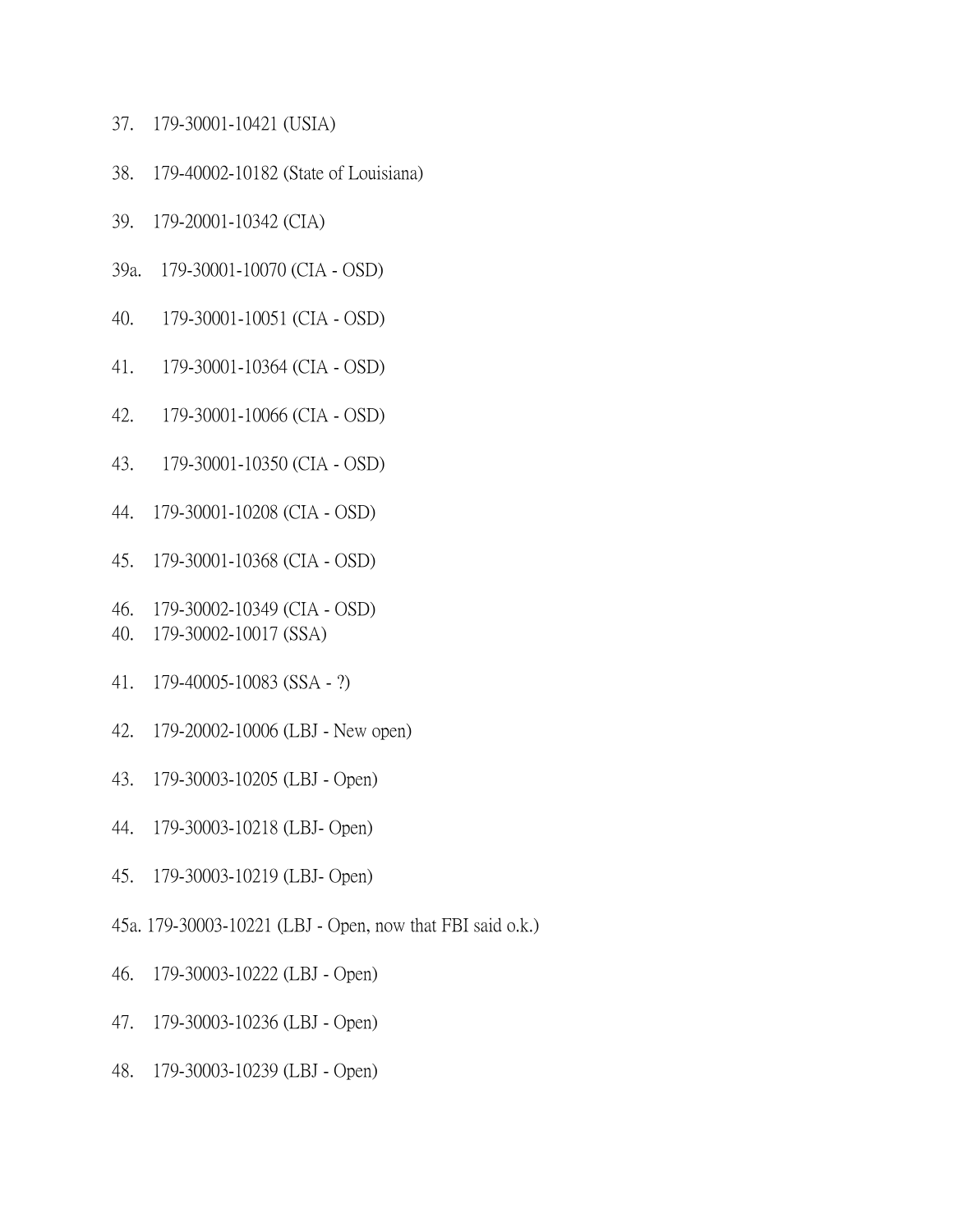- 49. 179-30003-10240 (LBJ Open)
- 50. 179-30003-10242 (LBJ Open)
- 51. 179-30003-10244 (LBJ Open)
- 52. 179-30003-10246 (LBJ Open)
- 53. 179-30003-10253 (LBJ Open)
- 54. 179-30003-10253 (LBJ Open)
- 55. 179-30003-10254 (LBJ Open)
- 56. 179-30003-10255 (LBJ Open)
- 57. 179-30003-10256 (LBJ Open)
- 58. 179-30003-10257 (LBJ Open)
- 59. 179-30003-10258 (LBJ Open)
- 60. 179-30003-10259 (LBJ Open)
- 61. 179-30003-10260 (LBJ Open)
- 62. 179-30003-10261 (LBJ Open
- 63. 179-20002-10014 (TRS)
- 64. 179-30001-10363 (OMB: Done)
- 65. 179-30001-10129 (Done)
- 66. 179-10002-10058 (Done)
- 67. 179-30002-10074 (Done)
- 68. 179-30001-10123 (Done)
- 69. 179-30001-10450 (Done)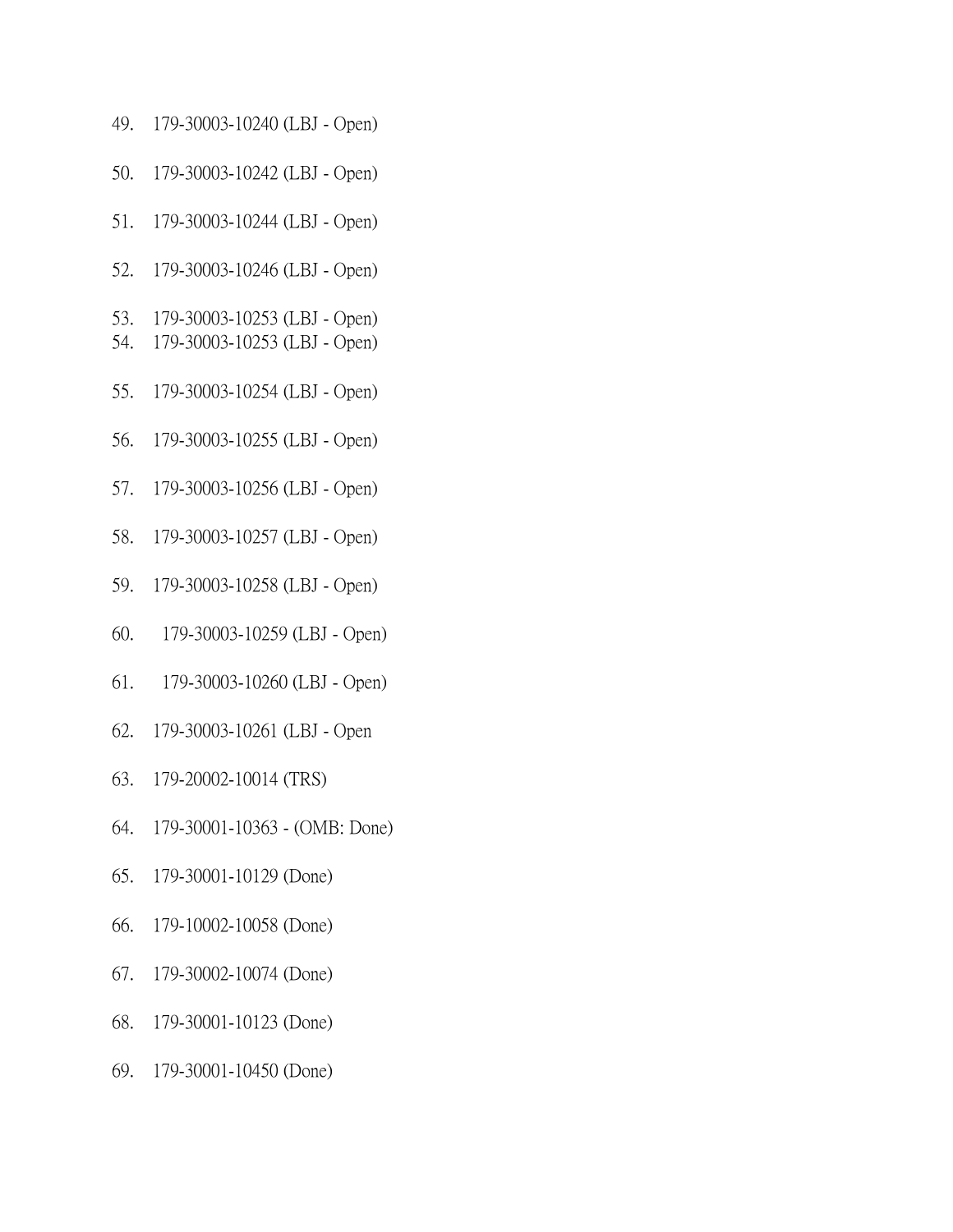- 70. 179-30001-10341 (Done)
- 71. 179-30001-10388 (Done)
- 72. 179-30001-10147 (Done)
- 73. 179-30001-10322 (Done)
- 74. 179-30001-10389 (Done)
- 75. 179-10002-10032 (Done)
- 76. 179-10002-10004 (Done)
- 77. 179-10002-10009 (Done)
- 78. 179-10002-10020 (Done)
- 79. 179-10002-10021 (Done)
- 80. 179-10002-10073 (Done)
- 81. 179-10002-10045 (Done)
- 82. 179-10002-10046 (Done)
- 83. 179-10002-10043 (Done)
- 84. 179-10002-10047 (Done)
- 85. 179-10002-10048 (Done)
- 86. 179-10002-10049 (Done)
- 87. 179-10002-10051 (Done)
- 88. 179-30001-10014 (Done)
- 89. 179-20002-10023 (Done)
- 90. 179-10002-10035 (Done)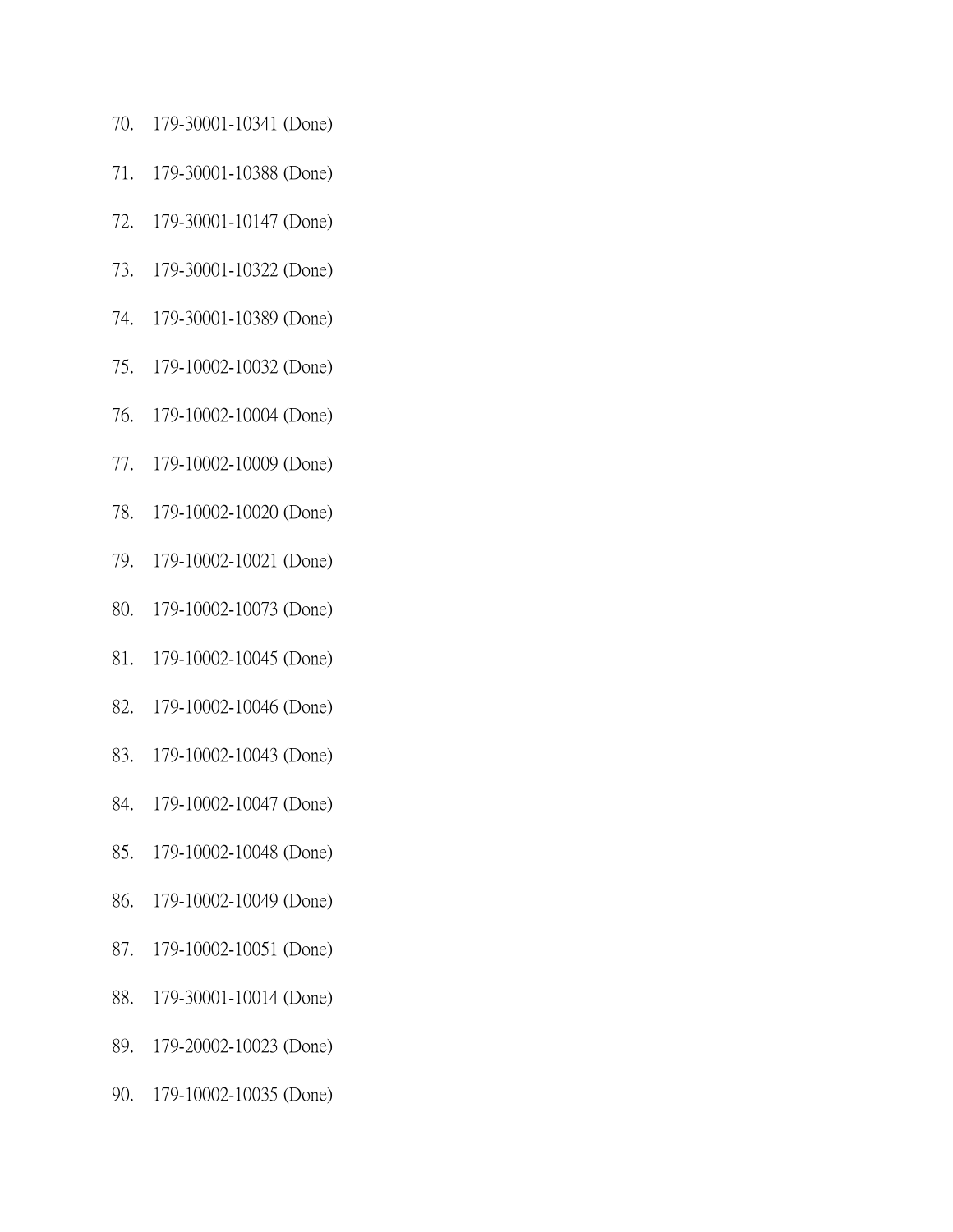- 91. 179-10002-10017 (Done)
- 92. 179-10002-10027 (Done)
- 93. 179-10002-10019 (Done)
- 94. 179-10002-10022 (Done)
- 95. 179-10002-10029 (Done)
- 96. 179-10002-10057 (Done)
- 97. 179-10002-10007 (Done)
- 98. 179-10002-10008 (Done)
- 99. 179-10002-10013 (Done)
- 100. 179-10002-10050 (Done)
- 101. 179-10002-10073 (Done)
- 102. 179-10002-10063 (Done)
- 103. 179-10002-10042 (Done)
- 104. 179-10002-10040 (Done)
- 105. 179-10002-10036 (Done)
- 106. 179-20003-10190 (Consent as of 4-6-98)

#### WARREN COMMISSION - CONSENT RELEASES

#### (FROM MISCELLANEOUS MATERIALS PROVIDED BY NARA IN FEBRUARY, 1998)

- 1. 179-10002-10081 (USA)
- 2. 179-40009-10207 (CIA/WH)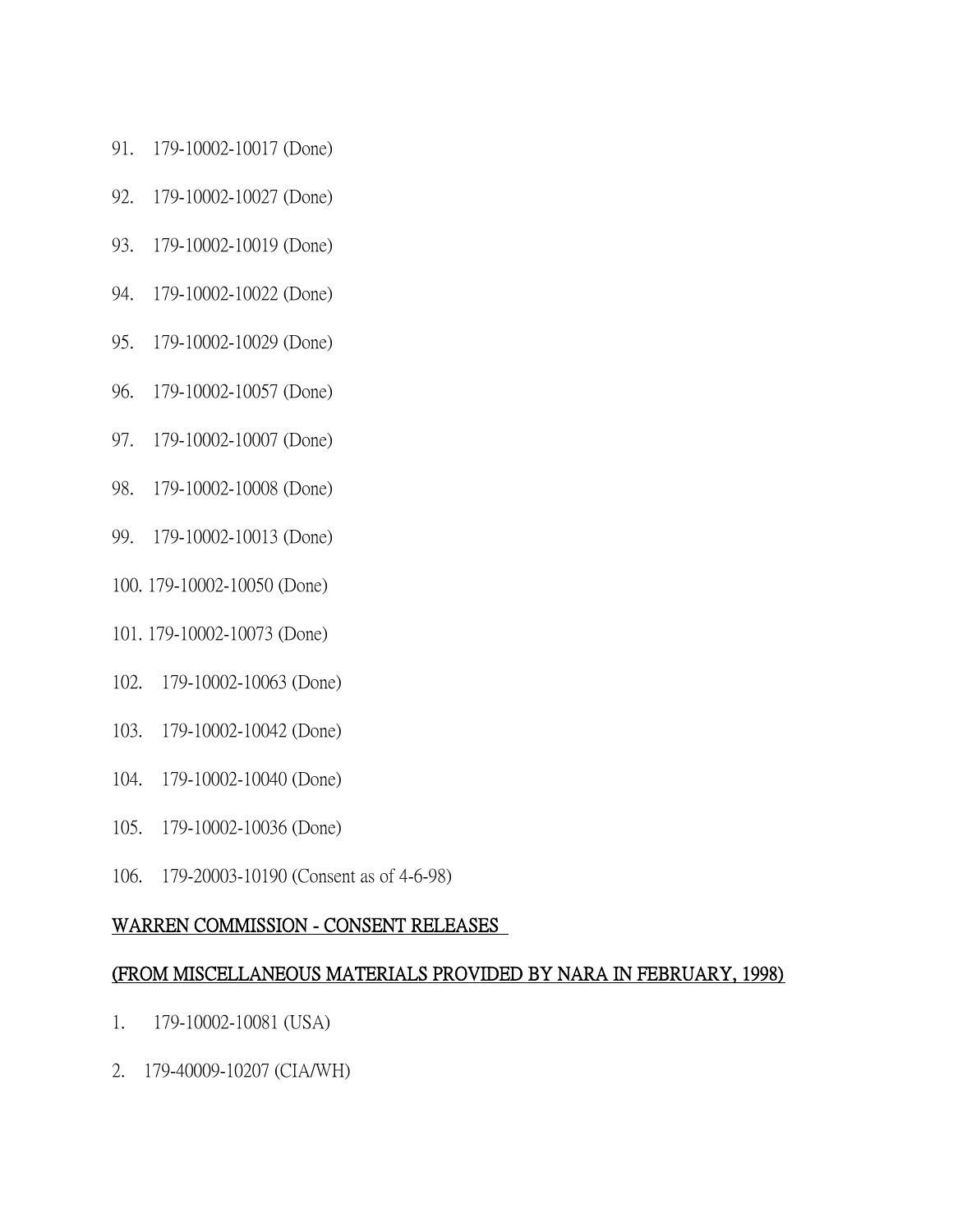- 3. 179-40010-10212 (DOS)
- 4. 179-40001-10040 (ONI)
- 7. 179-40001-10405 (ONI)
- 8. 179-40001-10215 (ONI)
- 11. 179-40002-10299 (ONI)
- 12. 179-40002-10335 (ONI)
- 13. 179-40002-10043 (ONI
- 15. 179-40002-10412 (ONI)
- 16. 179-40002-10417 (ONI)
- 17. 179-40001-10286 (ONI)
- 18. 179-10001-10035 (TRS/USSS)
- 19. 179-40001-10197 (FBI/CSC/GSA)
- 20. 179-40001-10206 (GSA/CSC/FBI)
- 21. 179-40004-10434 (NASA)
- 22. 179-40004-10162 (NASA)
- 23. 179-40002-10242 (ONI and STATE)

# NEWLY RIFFED MATERIALS

Consent Releases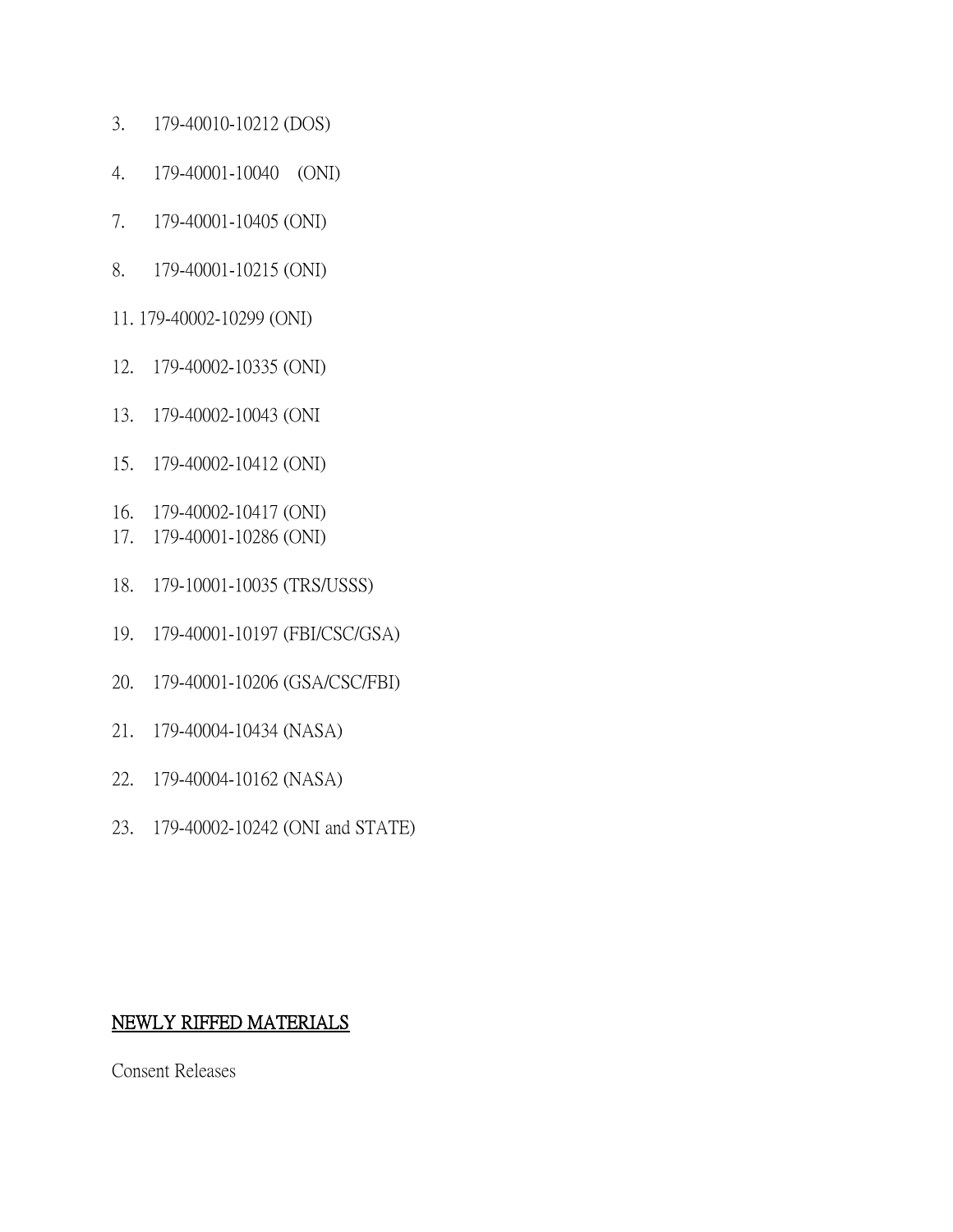- 1. 179-30003-10255 (Open by Johnson Library)
- 2. 179-40006-10045 (New Consent Release) (WC)
- 3. 179-40006-10115 (New Consent Release) (CIA)
- 4. 179-40005-10042 (CIA)
- 5. 179-40003-10148 (FBI)
- 6. 179-40003-10008 (CIA)
- 7.

## DOCUMENTS THAT I FOUND AT NARA ON 3-26-98

- 1. 179-20004-10065
- 2. 179-20003-10450
- 3. 179-30001-10113
- 4. 179-30001-10249
- 5. 179-30001-10373
- 6. 179-30001-10374
- 7. 179-30001-10391
- 8. 179-30001-10399
- 9. 179-30002-10000
- 10. 179-30002-10002
- 11. 179-10002-10041
- 12. 179-10002-10056